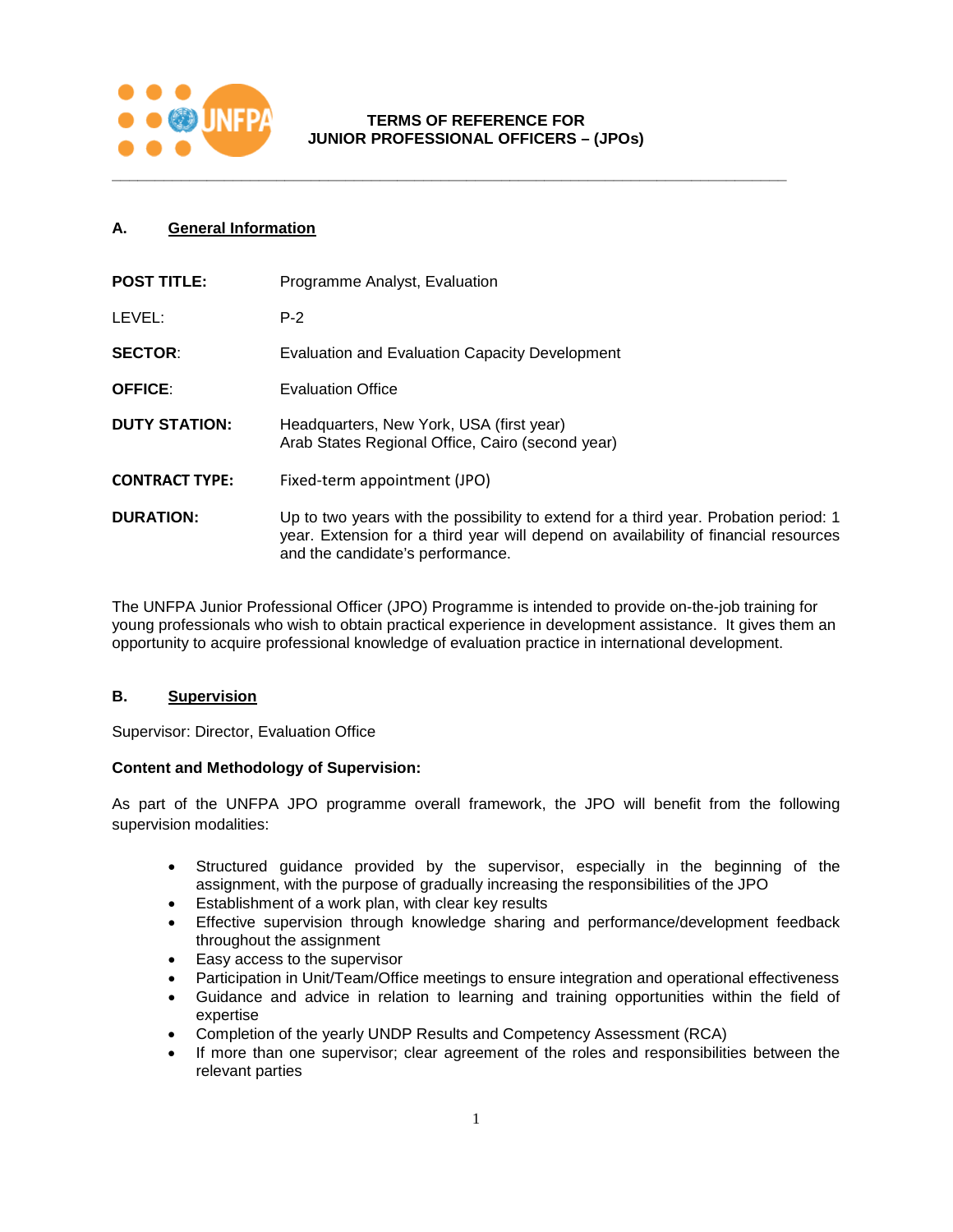#### **C. Duties and Responsibilities**

The purpose of the UNFPA Junior Professional Officer (JPO) Evaluation post will be to gain on-the-job training in order to obtain practical experience in development assistance and to acquire professional knowledge of evaluation practice in international development. The JPO Evaluation will be located in the UNFPA Evaluation Office in New York, USA.

The JPO Evaluation will be engaged in assisting the Evaluation Office to strengthen the evaluation function across UNFPA, including participating in capacity development and RBM activities to UNFPA regional and country offices, outreach and systems management and to some extent, corporate and programme evaluations. Opportunities will be provided to engage in the activities of the United Nations Evaluation Group (UNEG), where UNFPA plays an active role. This position will provide the incumbent an opportunity to acquire professional knowledge and experience at Headquarters, regional and country levels, with opportunities for travel and hands on engagement in middle and low income countries.

#### Duties include:

- **1. Implementation of UNFPA's Evaluation strategy, focusing on the decentralized evaluation function and Evaluation Capacity Development** 
	- Research, analytical and administrative support to the implementation of the evaluation strategy. Work will include but not be limited to the following:
	- Contribute to the capacity development activities for UNFPA evaluation staff and focal points.
	- Contribute to the development of evaluation guidance, tools and training materials.
	- Contribute to the analysis and knowledge of new approaches to evaluation best practice
	- Support engagement with UNEG on professionalisation of evaluation and national evaluation capacity development
	- Support engagement with EvalPartners and other key partners
	- Assist in communication/dialogue/sharing of information with other HQ departments and units, regional and country offices as well as with external organisations and experts, including organizing and participating in meetings and taking minutes
	- Assist in keeping, updating and maintaining document repositories related to the implementation of the ECD strategy.
	- Preparations of PowerPoint presentations, graphs, tables and diagrams as required.

## **2. Implementation of UNFPA's Evaluation strategy, focusing on the centralized evaluation function and corporate evaluations and quality assurance and assessment**

- Support the work on piloting innovative approaches and methodologies when conducting corporate evaluations
- Support work towards increasing the amount of joint evaluations; joint systemic reviews/meta-evaluations; and meta-analysis.
- Contribute to effectively disseminate and communicate evaluation results and lessons learnt findings
- Contribute to the further enhancement of the Evaluation Quality Assurance and Assessment (EQAA) system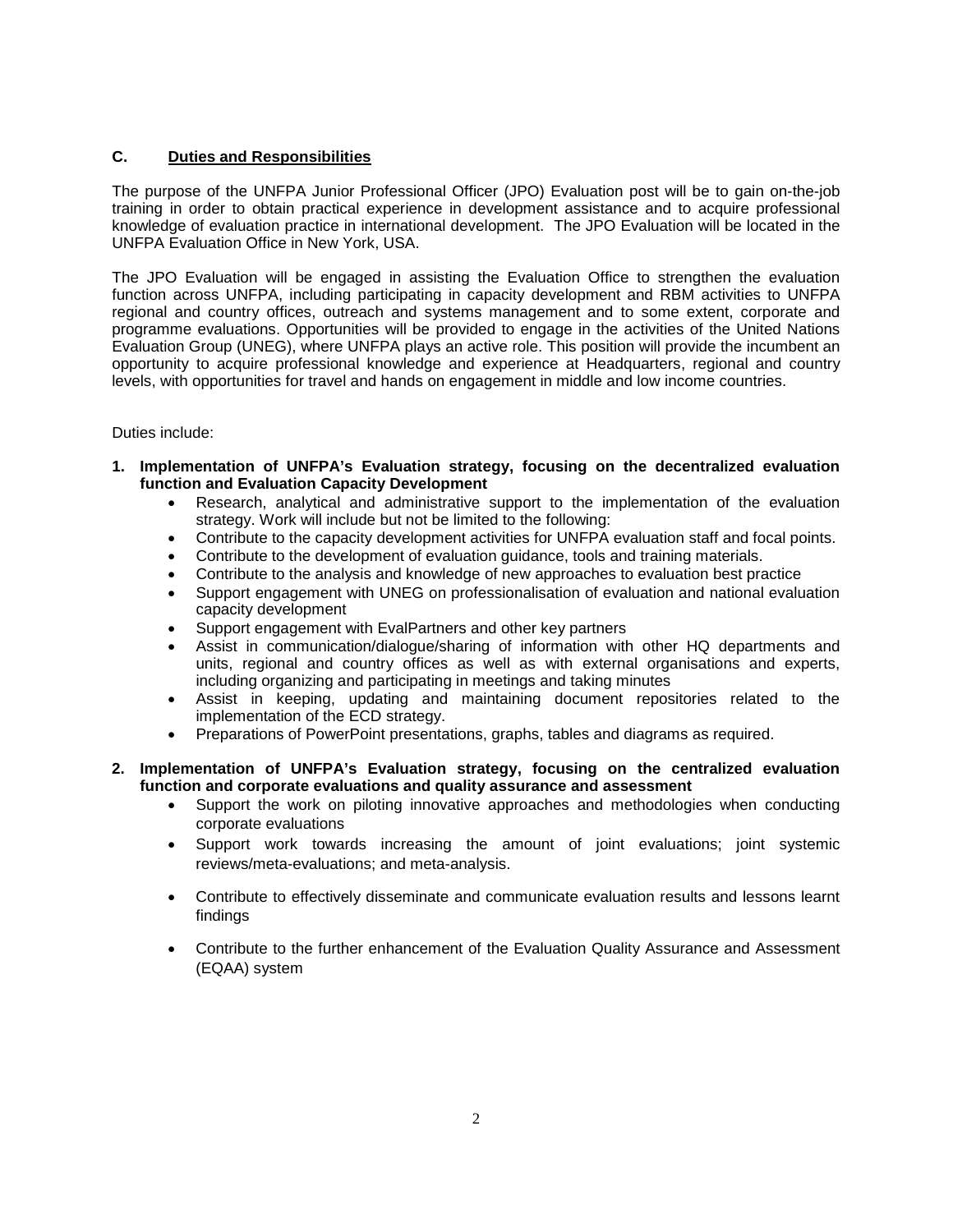# **D. Qualifications and Experience**:

- Postgraduate degree in social sciences or related fields
- At least 2 years, preferably 3 years, of experience in Result Based Management, monitoring, evaluation, research or capacity development work required
- Experience of quantitative and qualitative analysis of data and ability to use/work with survey tools required
- Experience of working with evaluation capacity development is an asset.
- Prior experience from work in developing countries is an asset.
- Sound mastery of information technology and data presentation techniques
- Strong interpersonal skills and ability to promote and cultivate good communication and a learning culture
- Initiative, sound judgment and demonstrated ability to work harmoniously with staff members from different national and cultural backgrounds
- Ability to write clearly and concisely.
- Fluency in English required. French and/or Spanish would be an asset.

## E. **Learning Elements (should be defined in form of measurable results)**

*Upon completion of the assignment, the JPO will be able to:*

- Develop evaluation guidance and capacity development materials, and support evaluation learning and development activities.
- Perform evaluation capacity development research and analysis to support the development of evaluation capacity development practice.
- Understand UNEG work on professionalisation of evaluation.
- Utilise a range of methods to facilitate knowledge sharing on evaluations capabilities and lesson learned.
- Understand and apply a range of evaluation methodologies.

# **F. Required Competencies**



**Values:** Exemplifying integrity, Demonstrating commitment to UNFPA and the UN System, Embracing cultural diversity**,** Embracing change

**Core Competencies:** Achieving results, Being accountable, Developing and applying professional expertise/business acumen, Thinking analytically and strategically, Working in teams/managing ourselves and our relationships, Communicating for impact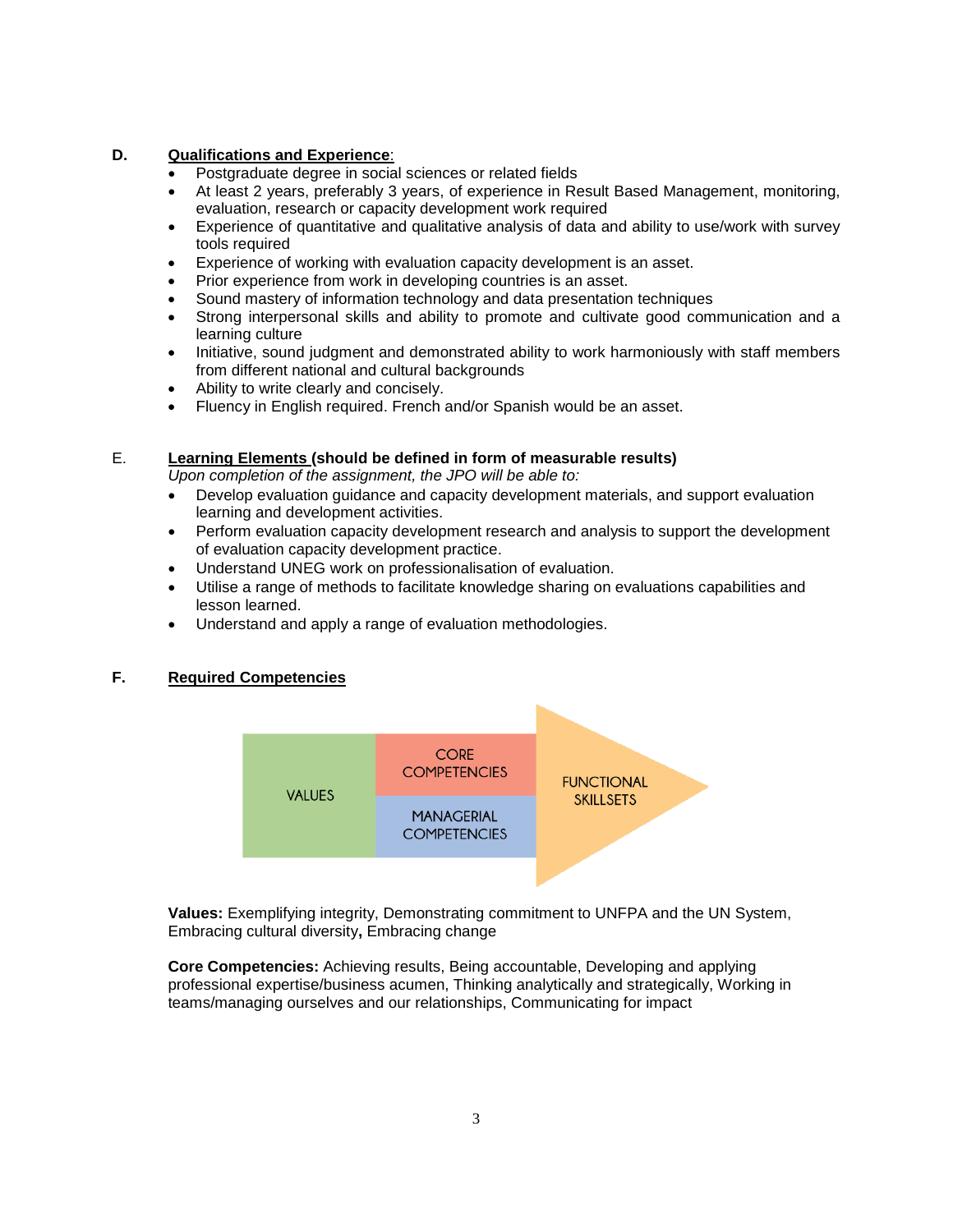## **G. Background information**

The UNFPA mandate is stipulated in the UNFPA Strategic Plan 20[1](#page-3-0)4-2017<sup>1</sup>. The goals are the achievement of universal access to sexual and reproductive health (SRH), the realization of reproductive rights and the reduction in maternal mortality, to improve the lives of women and adolescents and youth. Enabling factors to attain the goals are evidence based analyses on population dynamics, human rights and gender equality. The four strategic outcomes are:

- 1. Increased availability and use of integrated sexual and reproductive health services that are gender responsive and meet human rights standards for quality of care and equity in access.
- 2. Increased priority of adolescents, especially on very young adolescent girls, in national development policies and programmes, particularly increased availability of comprehensive sexuality education and sexual and reproductive health services.
- 3. Advanced gender equality, women's and girls' empowerment, and reproductive rights, including for the most vulnerable and marginalized women, adolescents and youth.
- 4. Strengthened national policies and international development agendas through integration of evidence based analysis on population dynamics and their links to sustainable development, sexual and reproductive health and reproductive rights, HIV and gender equality.

The overall purpose of evaluation at UNFPA is to further increase performance and thereby contribute to the achievements of the outcomes above and ultimately to the achievements of the SDG's.

The Evaluation Policy<sup>[2](#page-3-1)</sup> states three main purposes that support the organization's drive to achieve results. First, evaluation is a means to demonstrate accountability to stakeholders on invested resources and its contributions to achieving development results. Second, evaluation supports evidence based decision making, where utilization-focused evaluations can provide credible information to support such decision-making. Third, evaluation contributes important lessons learned on how UNFPA can best support programmes, striving to contribute to the Sustainable Development Goals (SDG's). To do this, the UNFPA evaluation function, and evaluations conducted for UNFPA needs to adhere to the following principles:

- Independence and impartiality
- Intentionality and quality (including the principle that all evaluations should meet the minimum quality standards and criteria defined by the Evaluation Office).
- Transparency
- Ethics

To translate the evaluation policy into practice, the independent Evaluation Office at UNFPA has a quadrennial budgeted evaluation plan for 2016-2019<sup>[3](#page-3-2)</sup>. The plan presents a strategic approach to planning and coverage of evaluations, aligned with the strategic plan and recognising the importance of high quality timely evaluations to inform decision-making and lessons learnt.

The Evaluation Office has an important corporate function related to the strengthening of evaluation capacity, knowledge and skills across UNFPA. Many evaluations are commissioned and managed by monitoring and evaluation staff located in regional and/or in country offices. Challenges in terms of capacity and skills to effectively manage an evaluation, and to make sure that the evaluation is used once it is finalised, are evident. In addition, if internal evaluation capacity is low, there are evident challenges in terms of effectively supporting National evaluation capacity development, one goal recently endorsed in an UN resolution "Building capacity for the evaluation of development activities at the country level"<sup>[4](#page-3-3)</sup>

 $^{1}$  UNFPA Strategic Plan 2014-2017, se[e http://www.unfpa.org/strategic-direction](http://www.unfpa.org/strategic-direction)

<span id="page-3-1"></span><span id="page-3-0"></span><sup>2</sup> UNFPA Evaluation Policy, 2013, se[e http://www.unfpa.org/admin-resource/executive-board-united-nations-development-programme-united-](http://www.unfpa.org/admin-resource/executive-board-united-nations-development-programme-united-nations-population-fund-1)

<span id="page-3-2"></span>UNFPA Quadrennial budgeted evaluation plan, 2016-2019, see [http://www.unfpa.org/admin-resource/quadrennial-budgeted-evaluation-plan-](http://www.unfpa.org/admin-resource/quadrennial-budgeted-evaluation-plan-2016-2019)

<span id="page-3-3"></span> $\frac{2016-2019}{4}$  $\frac{2016-2019}{4}$  $\frac{2016-2019}{4}$  UNGA Resolution A/RES/69/237